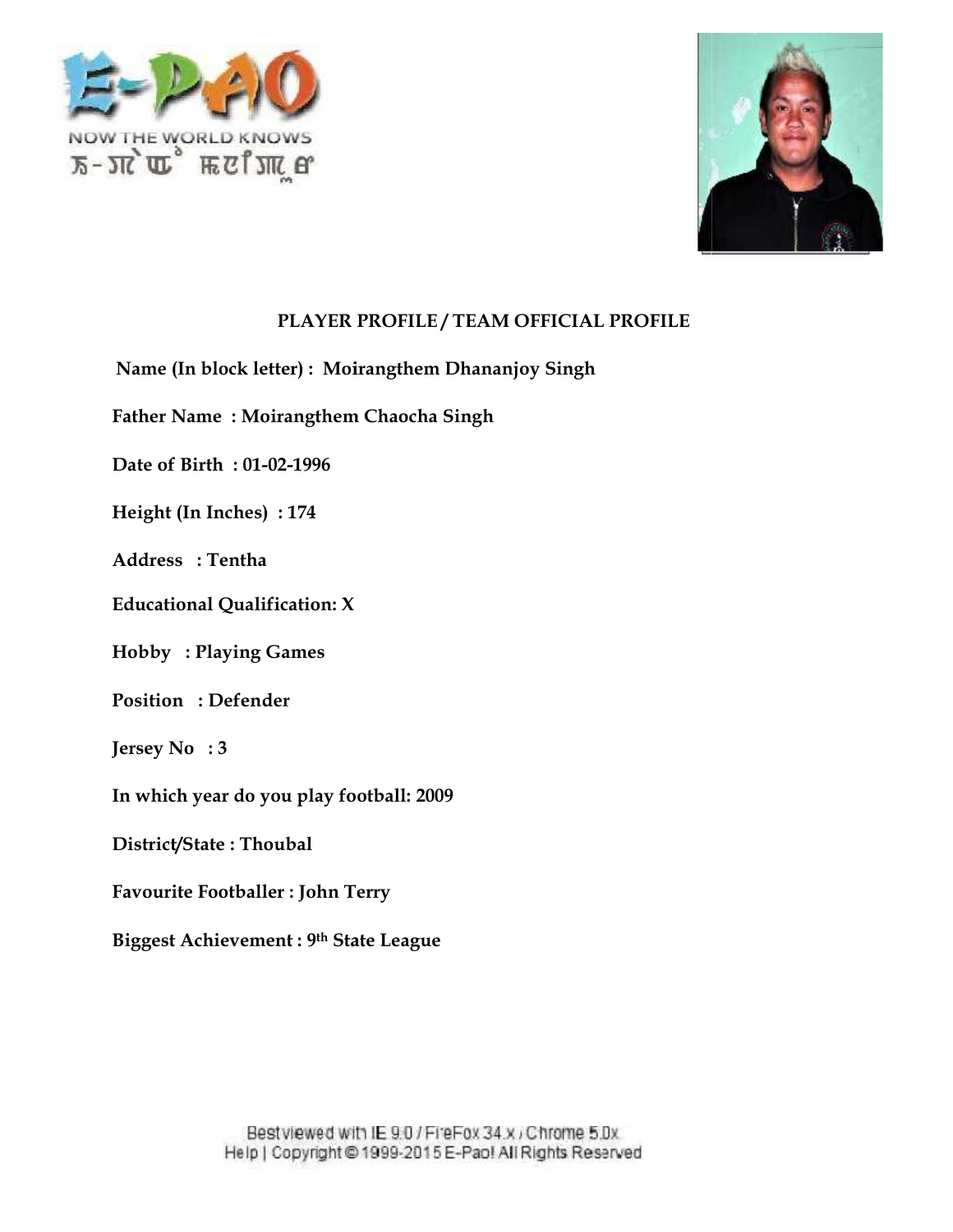



**Name (In block letter) : Thokchom Johnson Singh Thokchom** 

**Father Name : Thokchom Krishna Singh**

**Date of Birth : 01-02-1994**

 $\textbf{Height (In Inches)}:5'5''$ 

**Address : Tentha Khunou Awang Leikai**

**Educational Qualification: XII Qualification:**

**Hobby : Watching TV<br>Position : Forward** 

**Position : Forward**

**Jersey No : 20**

**In which year do you play football: 2009**

**District/State : Thoubal**

**Favourite Footballer : Torres**

 $\mathbf{Big}$  Achievement : Winner 58 $\mathrm{^{th}}$  CC meet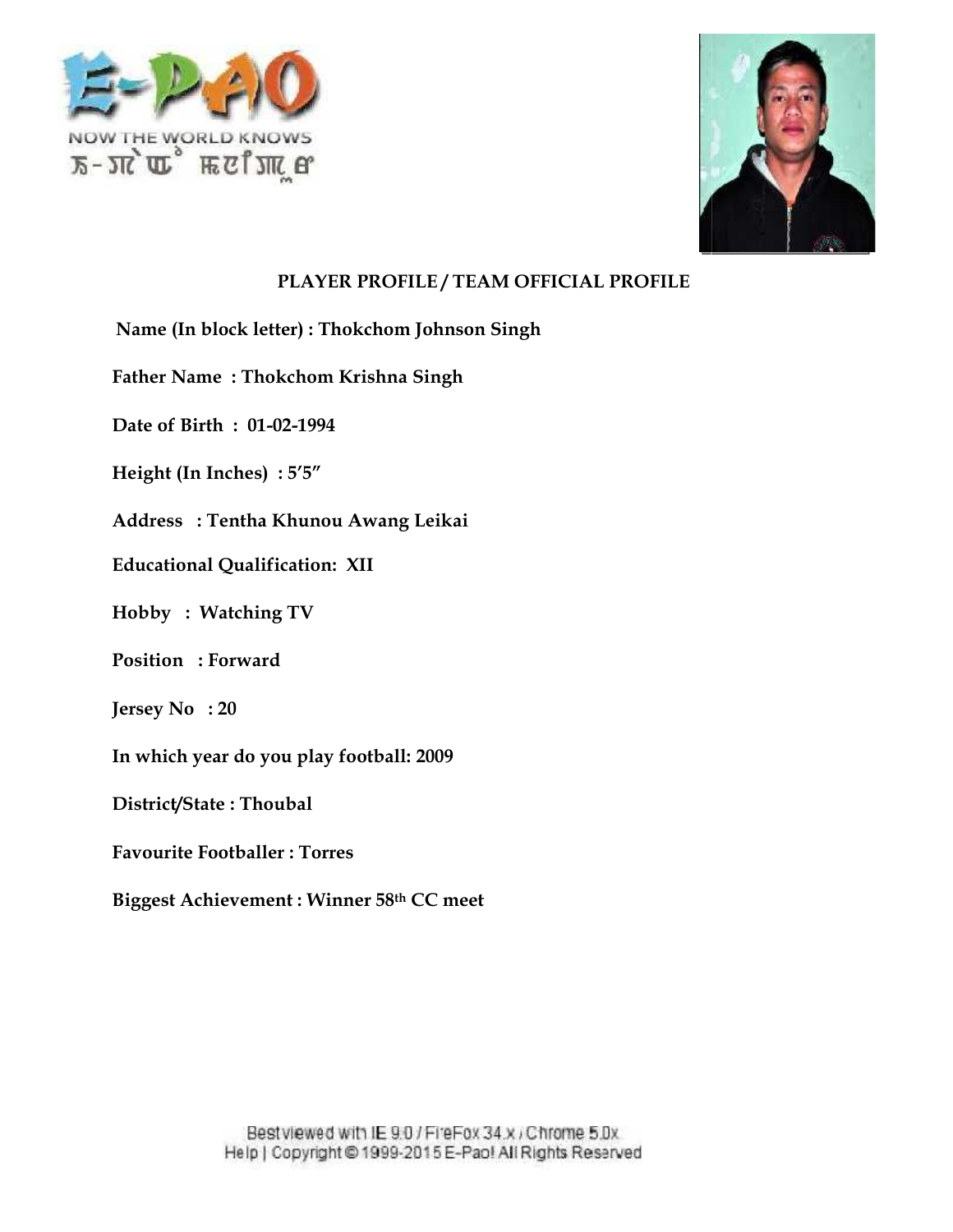



- **Name (In block letter): Yumnam Chingkhei Meeitei<br>Father Name: Yumnam Joy Meitei<br>Date of Birth: 26-01-1994**
- **Father Name: Yumnam Joy Meitei**
- **Date of Birth: 26-01-1994**
- **Height (In Inches): 175**
- **Address : Laipham Khunou Mamang Leikai** (In Inches): 175<br>s : Laipham Khunou Mamang Leikai<br>onal Qualification: XII
- **Educational Qualification: XII**
- **Hobby : Listening Music**
- **Position : Mid Fielder**
- **Jersey No : 24**
- **In which year do you play football: 2005**
- **District/State: Imphal East Manipur**
- **Favourite Footballer: Christiano Ronaldo** Listening Music<br>
: Mid Fielder<br>
: 24<br>
year do you play football: 2005<br>
tate: Imphal East Manipur<br>
Footballer: Christiano Ronaldo
- **Biggest Achievement: 9th State League**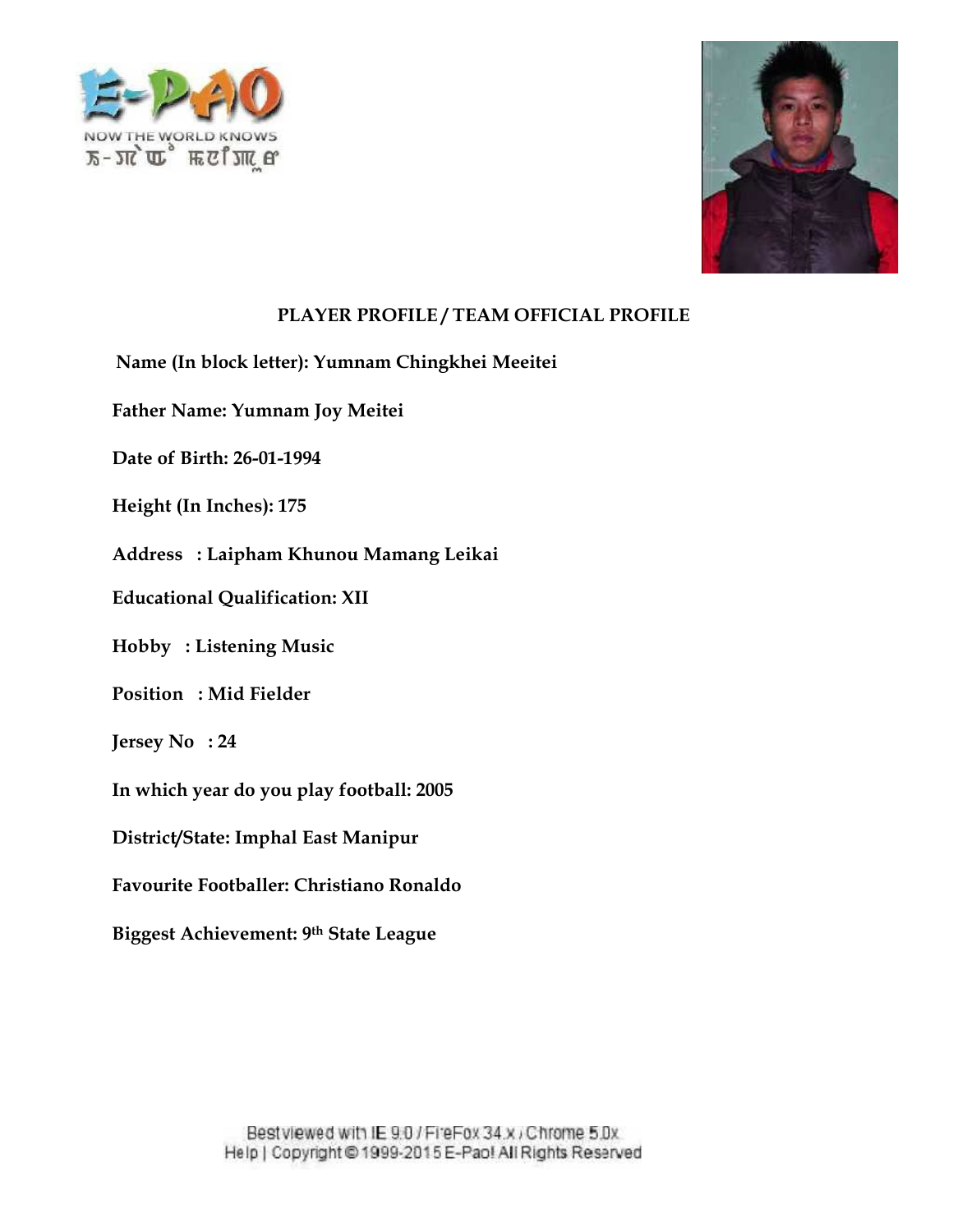



**Name (In block letter) : Ngangom Ronaldo Singh**

**Father Name : Nangom Brojen Singh k letter) : Ngangom<br>Nangom Brojen Sin<br>04-02-1997** 

**Date of Birth : 04-02-1997**

**Height (In Inches) : 5.8 ft**

**Address : Nilakuthi Makha Leikai Height (In Inches) : 5.8 ft<br>Address : Nilakuthi Makha Leikai<br>Educational Qualification: X passed** 

**Hobby :**

**Position : Striker :**

**Jersey No : 10**

**In which year do you play football: 2011**

**District/State : Imphal East**

**Favourite Footballer : David Beckham**

**Biggest Achievement :**

Favourite Footballer : David Beckham<br>Biggest Achievement :<br>AFC Course (only for team course):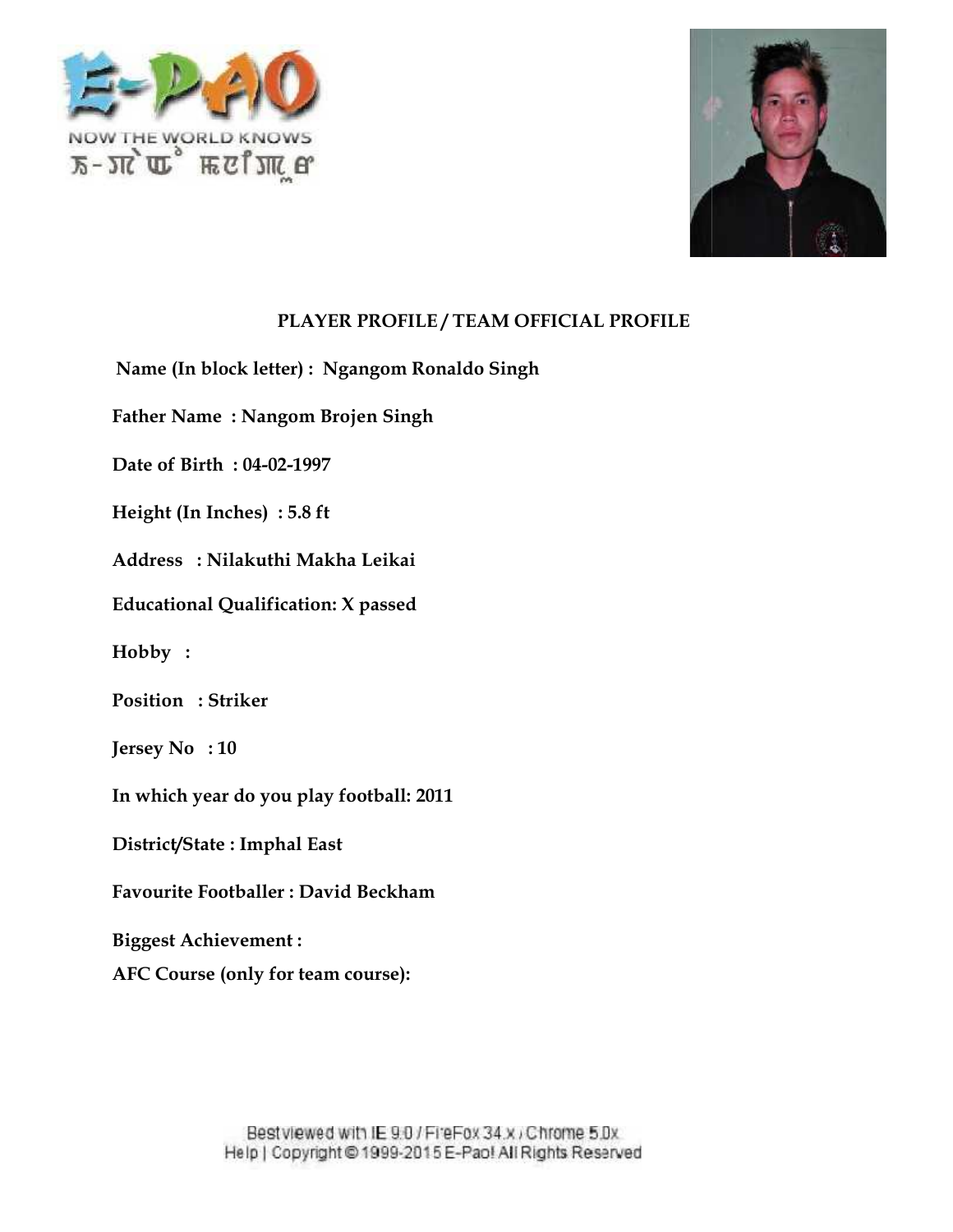



**Name (In block letter) : Laishram Sanayai Meitei**

**Father Name : Laishram Dipak Meitei** c letter) : Laishram<br>Laishram Dipak M<br>25-12-1994

**Date of Birth : 25-12-1994**

**Height (In Inches) : 5.7"**

**Address : Keinou Thongkha**

Height (In Inches) : 5.7″<br>Address : Keinou Thongkha<br>Educational Qualification: X Appeared

**Hobby : Listening Music**

**Position : Right Mid-Fielder Listening :**

**Jersey No : 15**

**In which year do you play football: 2007**

**District/State : Bishnupur**

**Favourite Footballer : C. Ronaldo**

**Biggest Achievement : Non**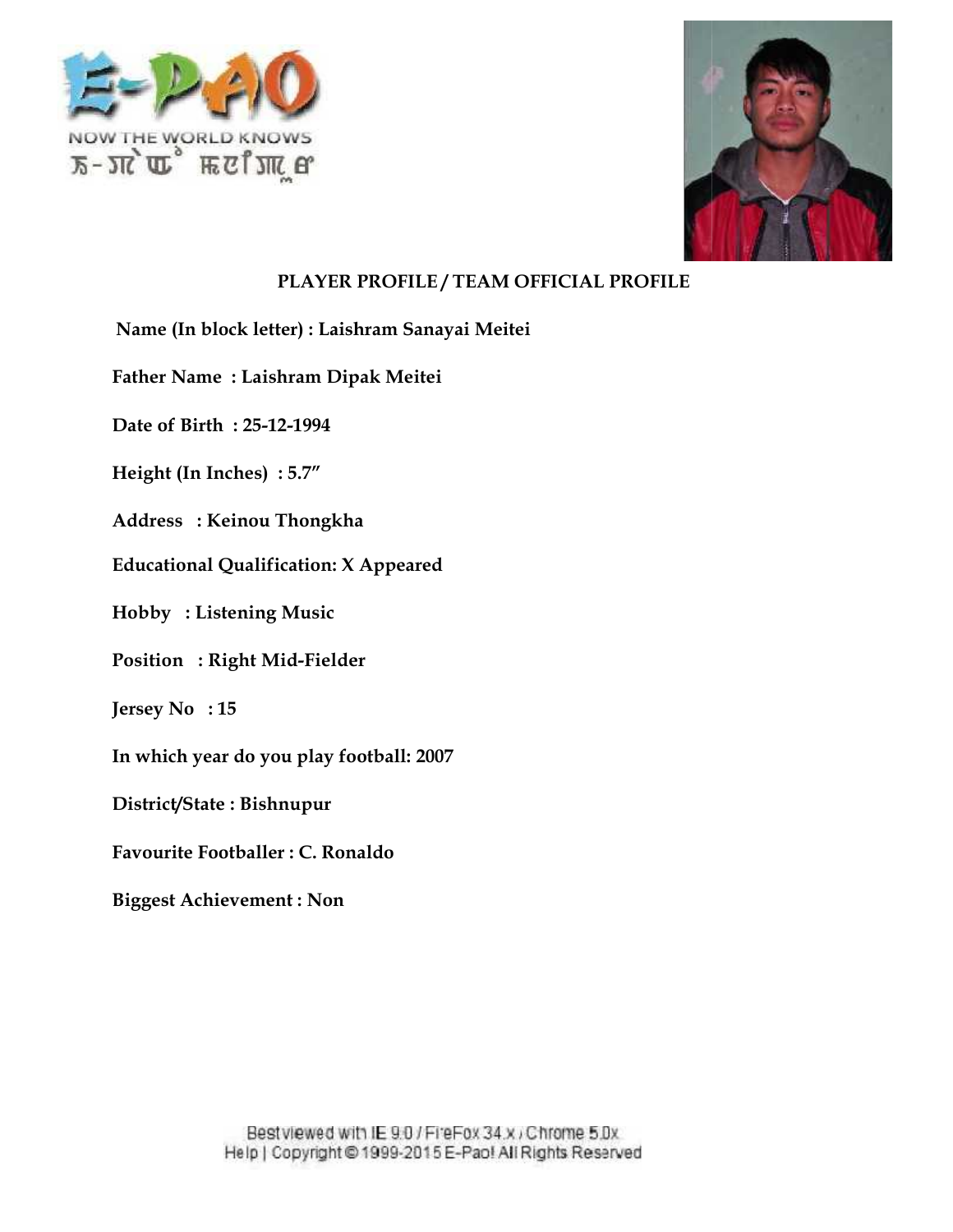



**Name (In block letter) : W. Tomba Singh W. Tomba** 

Father Name : W. Bihari Singh<br>Date of Birth : 03-04-1982

**Date of Birth : 03-04-1982**

**Height (In Inches) : 5.7"**

**Address : Nongmeibung Nambam Chuthek Bazar** (In Inches) : 5.7"<br>s : Nongmeibung Nambam Chuthek<br>onal Qualification: XII **Movie: W. Nambam** 

**Educational Qualification: XII**

**Hobby : Movie**

**Position : Mid-fielder**

**Jersey No : 33**

**In which year do you play football: 1998**

**District/State : Imphal East**

**Favourite Footballer : Sanayai**

**Biggest Achievement : India represent**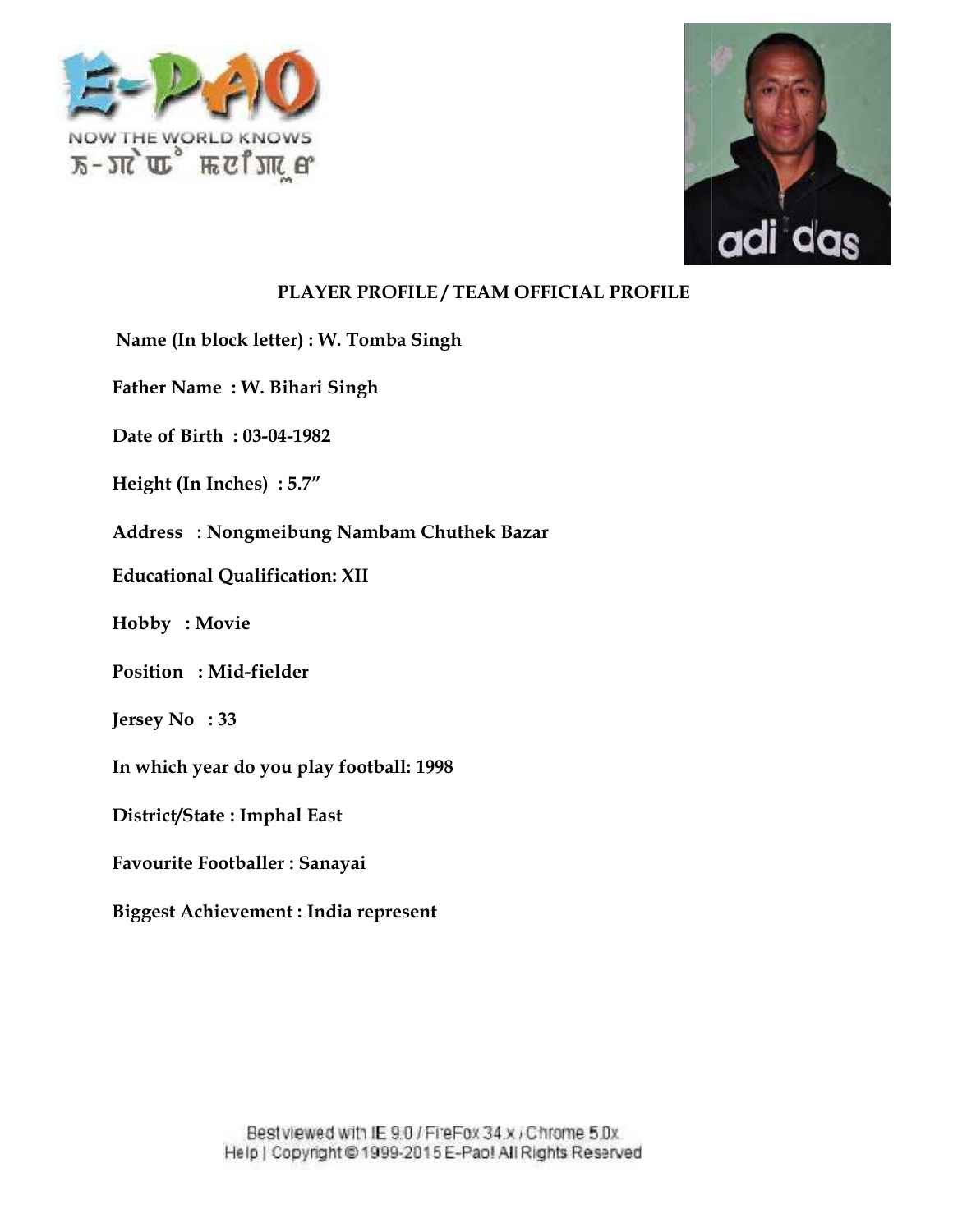



Name (In block letter) : Yaikhom Randhan Meitei<br>Father Name : Yaikhom Phajathoi Meitei<br>Date of Birth : 18-03-1993 **Father Name : Yaikhom Phajathoi Meitei block letter) : Yaikhom<br>me : Yaikhom Phajatho<br>rth : 18-03-1993<br><br>Phandra Leikai<br>Sekta Mayai Leikai<br>al Qualification: XII<br>Roaming<br>XII<br>Mid Fielder** 

**Date of Birth : 18-03-1993**

**Height (In Inches) : 5.8"**

**Address : Sekta Mayai Leikai** (In Inches) : 5.8″<br>s : Sekta Mayai Leikai<br>onal Qualification: XII

**Educational Qualification: XII**

**Hobby : Roaming**

**Position : Mid Fielder**

**Jersey No : 09**

**In which year do you play football: 2004**

**District/State : Imphal East**

**Favourite Footballer : Ronaldo**

**Biggest Achievement : I League**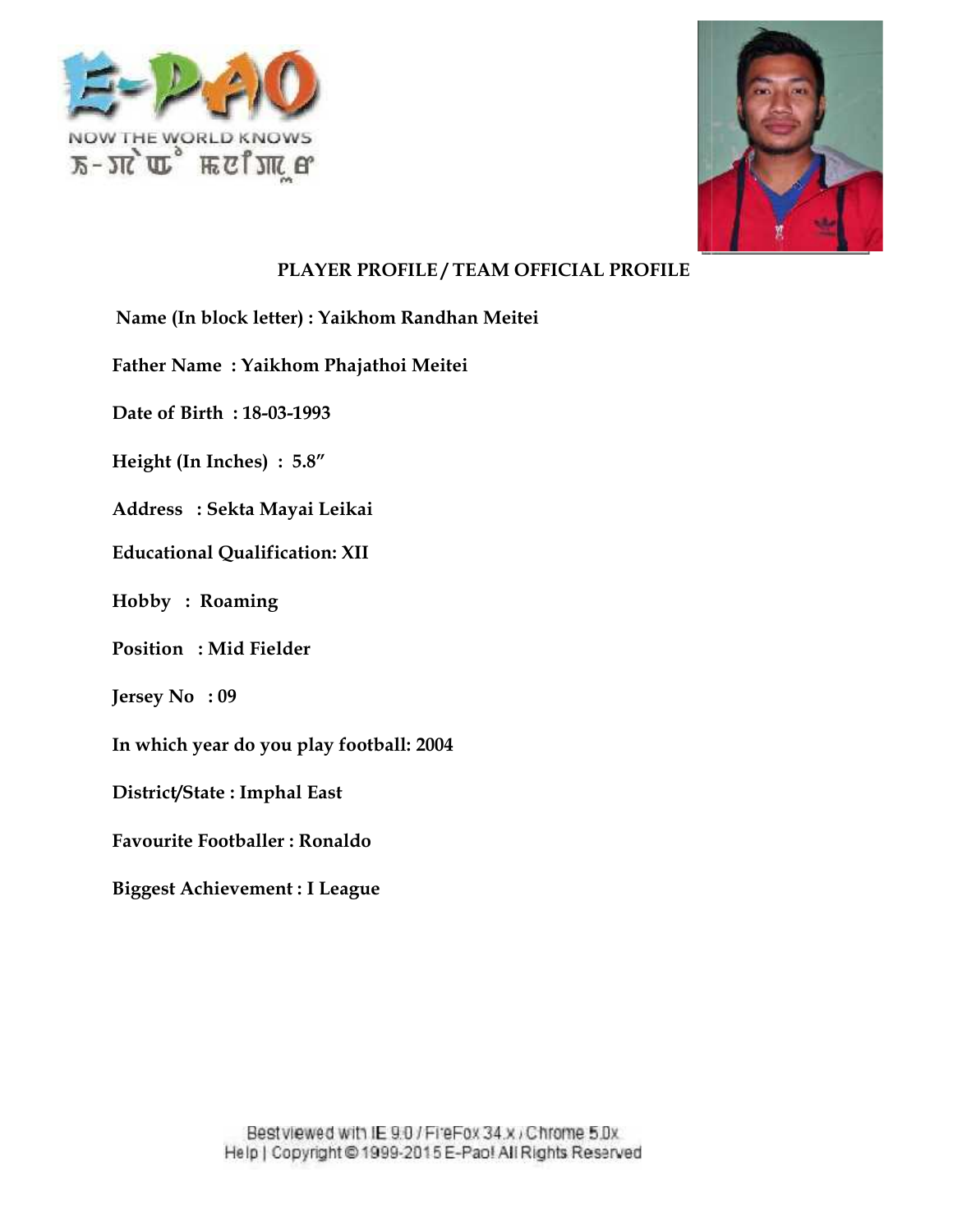



Name (In block letter) : Naorem Sanjeev Kumar<br>Father Name : N. Raju Singh<br>Date of Birth : 01-02-1995

**Father Name : N. Raju Singh**

**Date of Birth : 01-02-1995**

**Height (In Inches) : 5.8"**

**Address : Kakching**

**Height (In Inches) : 5.8″<br>Address : Kakching<br>Educational Qualification: XII Passed Her) : Naorem<br>Raju Singh<br>)2-1995<br>: 5.8″<br>ng<br>ication: XII Pa<br>g TV<br>ack** 

**Hobby : Watching TV<br>Position : Right Back Position : Right Back**

**Jersey No : 4**

**In which year do you play football: 2007**

**District/State : Thoubal**

**Favourite Footballer : Sergeo Ramos**

**Biggest Achievement : Santosh Trophy**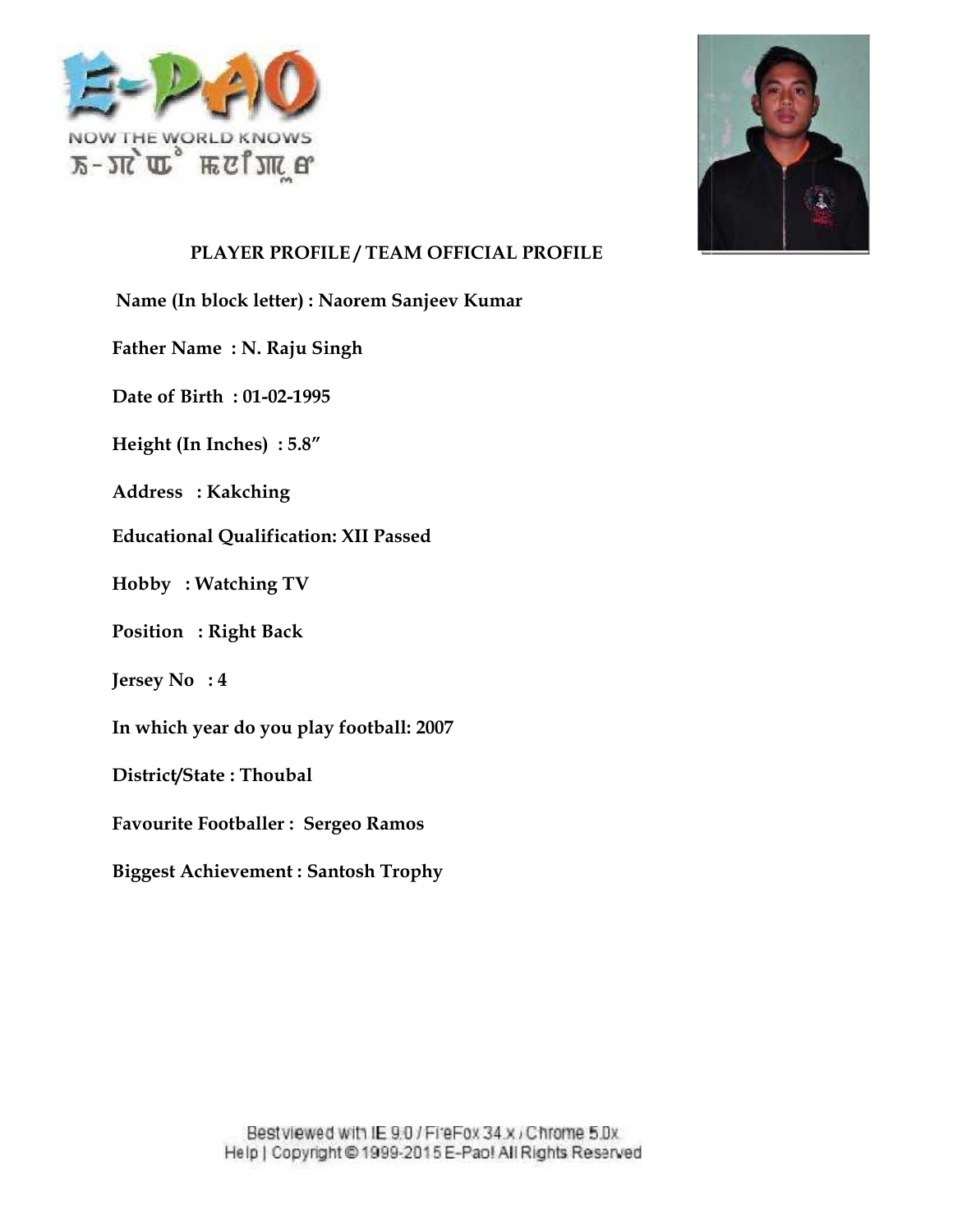



Name (In block letter) : Ngangom Rahul Singh<br>Father Name : Ngangom Brojen Singh<br>Date of Birth : 15-11-1996

**Father Name : Ngangom Brojen Singh**

**Date of Birth : 15-11-1996**

**Height (In Inches) : 5.9"**

**Address : Nilakuthi Makha Leikai** Height (In Inches) : 5.9″<br>Address : Nilakuthi Makha Leikai<br>Educational Qualification: X

**Hobby : Singing**

**Position : Mid Fielder Singing: Fielder**

**Jersey No : 16**

**In which year do you play football: 2011**

**District/State : Imphal East**

**Favourite Footballer : C. Ronaldo**

**Biggest Achievement : India Represent**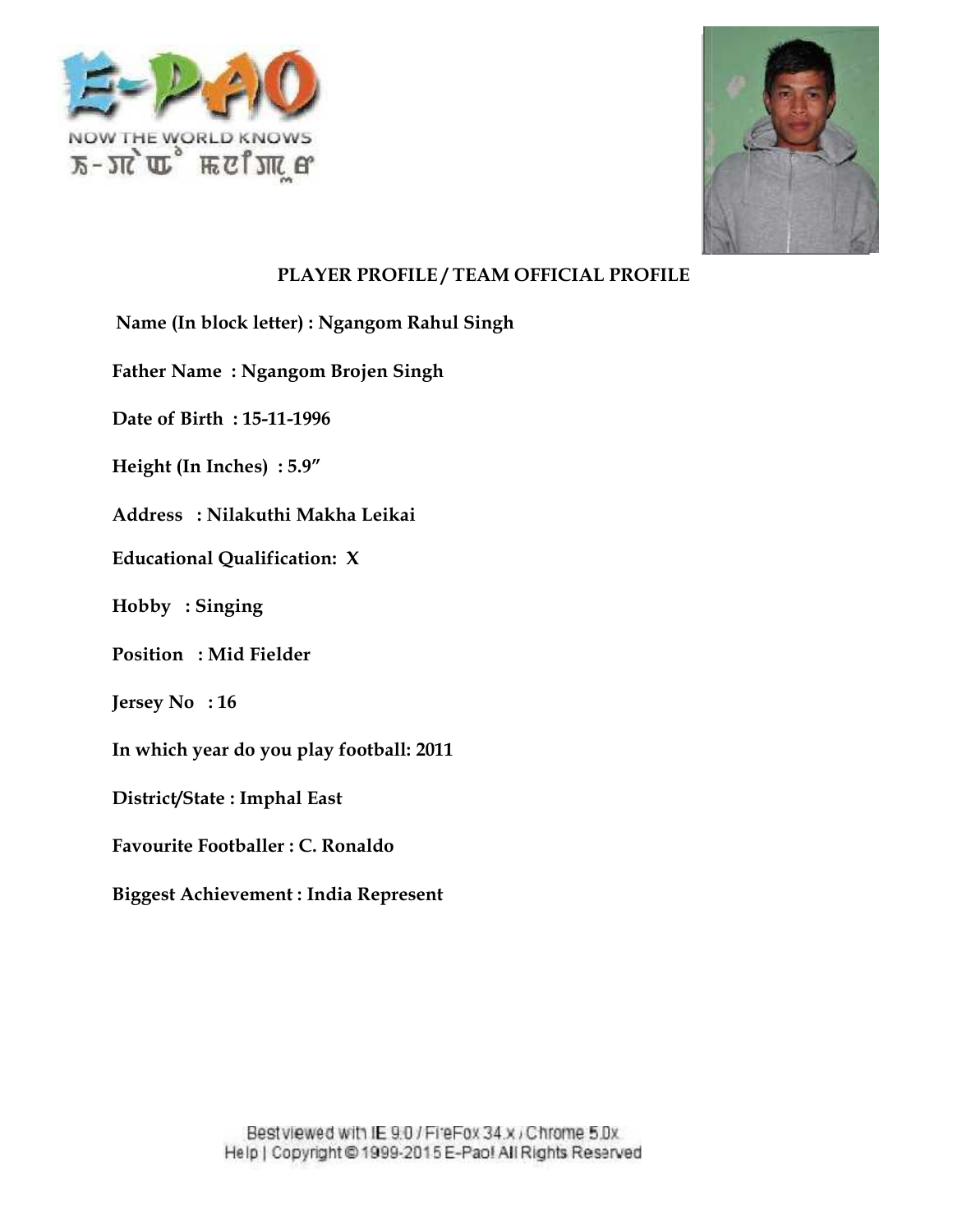



**Name (In block letter) : Emeka Christian Offor**

**Father Name : Emmanuel Offor** In block letter) : Emeka (<br>Vame : Emmanuel Offor<br>Birth : 18 – 05-1989<br>(In Inches) : 6.2"<br>s : Jos Plateam State, Ni<br>onal Qualification: BSc

**Date of Birth : 18 – 05-1989**

**Height (In Inches) : 6.2"**

**Address : Jos Plateam State, Nigeria**

**Educational Qualification: BSc**

**Hobby : Hanging out, Outdoor Activities**

**Position : Forward :**

**Jersey No : 25**

**In which year do you play football: 2002**

**District/State :**

**Favourite Footballer : Ronaldo**

**Biggest Achievement : Nally Tall Cup, Champions Senegal West Africa 2007 Champions Senegal**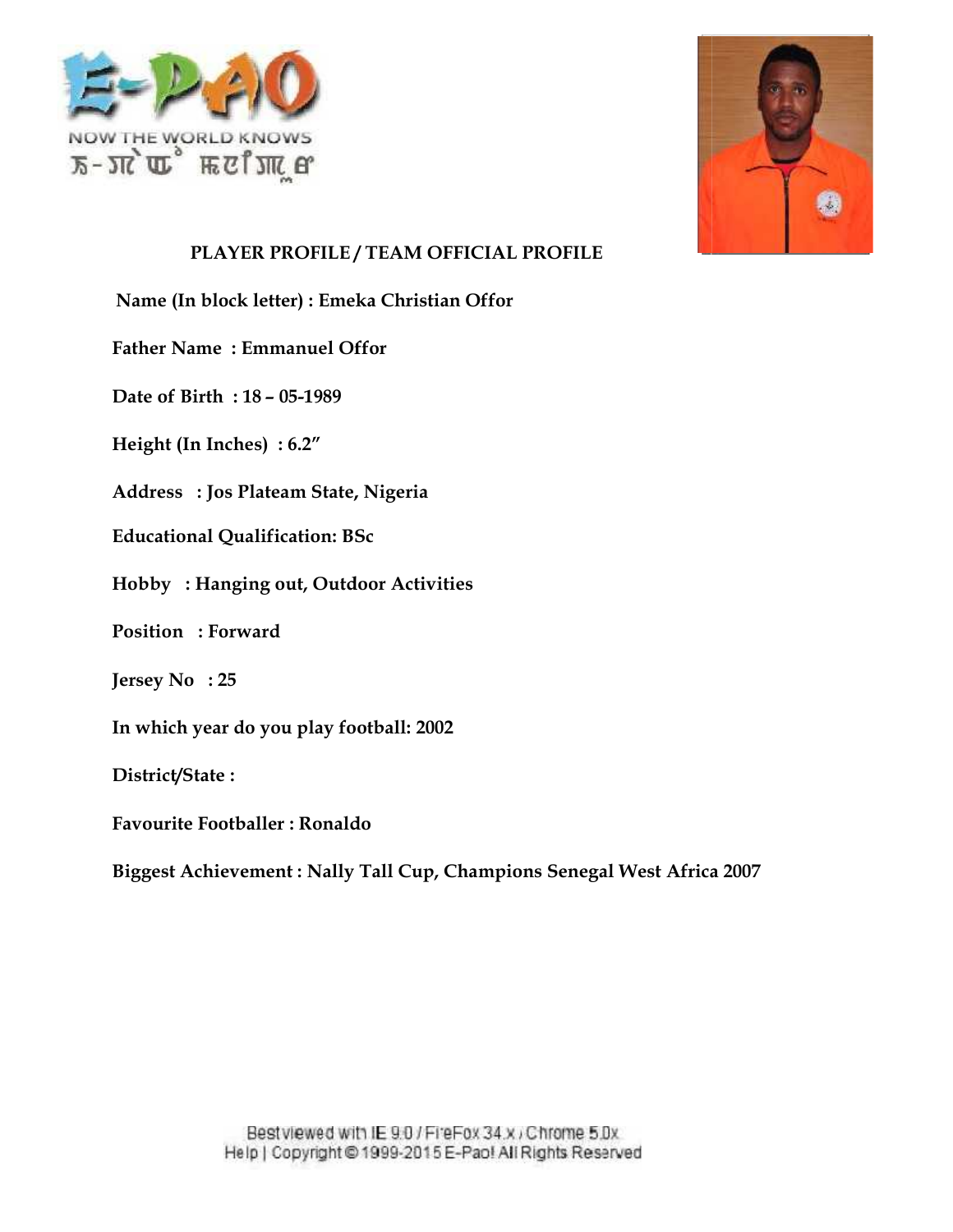



Name (In block letter) : Onwubuariri Ikechukwu Josheph<br>Father Name :<br>Date of Birth : 01-01-1989

**Father Name :**

**Date of Birth : 01-01-1989**

**Height (In Inches) : 5.9"**

**Nationality : Nigerian**

**Height (In Inches) : 5.9″<br>Nationality : Nigerian<br>Educational Qualification: Bsc** 

**Hobby : Hanging out, Outdoor Activities**

**Position : Striker :**

**Jersey No : 18**

**In which year do you play football: 2002**

**District/State :**

**Favourite Footballer :**

**Biggest Achievement : National State League (2008), National Under 17 Team (2009),** Biggest Achievement : National State League (2008), National Under 17 Team (2009),<br>IMOS State National Challenge Cup (2006), V-United Football Shouth Africa (2007)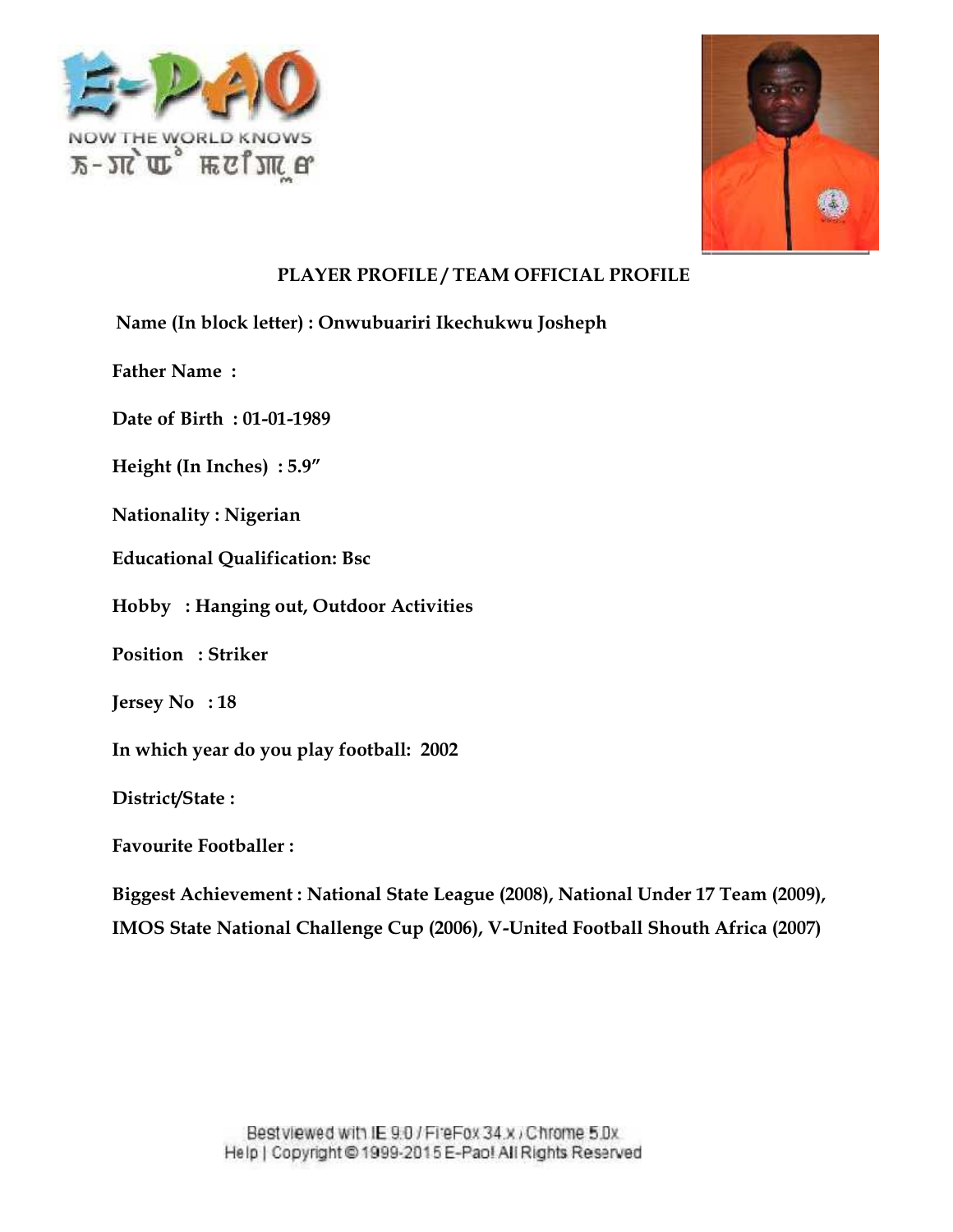



Name (In block letter) : Amamba Jeremiah Elekwachi<br>Father Name : Amamba<br>Date of Birth : 7-7-1983

**Father Name : Amamba**

**Date of Birth : 7-7-1983**

**Height (In Inches) : 5.7"**

**Address : 24 Ohankubyakanu Abia State, Nigeria**

**Educational Qualification: Marketing Bachelor Degree**

**Hobby : Football**

**Position : Defender**

**Jersey No : 5**

**In which year do you play football: 2006**

**District/State :**

**Favourite Footballer : Messi**

**Biggest Achievement : Promoted to Senond Division, Nigeria Premier League, 2011 AFC Course (only for team course):** In block letter) : Amamba Jeremiah Elek<br>Vame : Amamba<br>Birth : 7-7-1983<br>(In Inches) : 5.7"<br>**s** : 24 Ohankubyakanu Abia State, Nigo<br>onal Qualification: Marketing Bachelor<br>: Football<br>1 : Defender<br>Vo : 5<br>h year do you play foo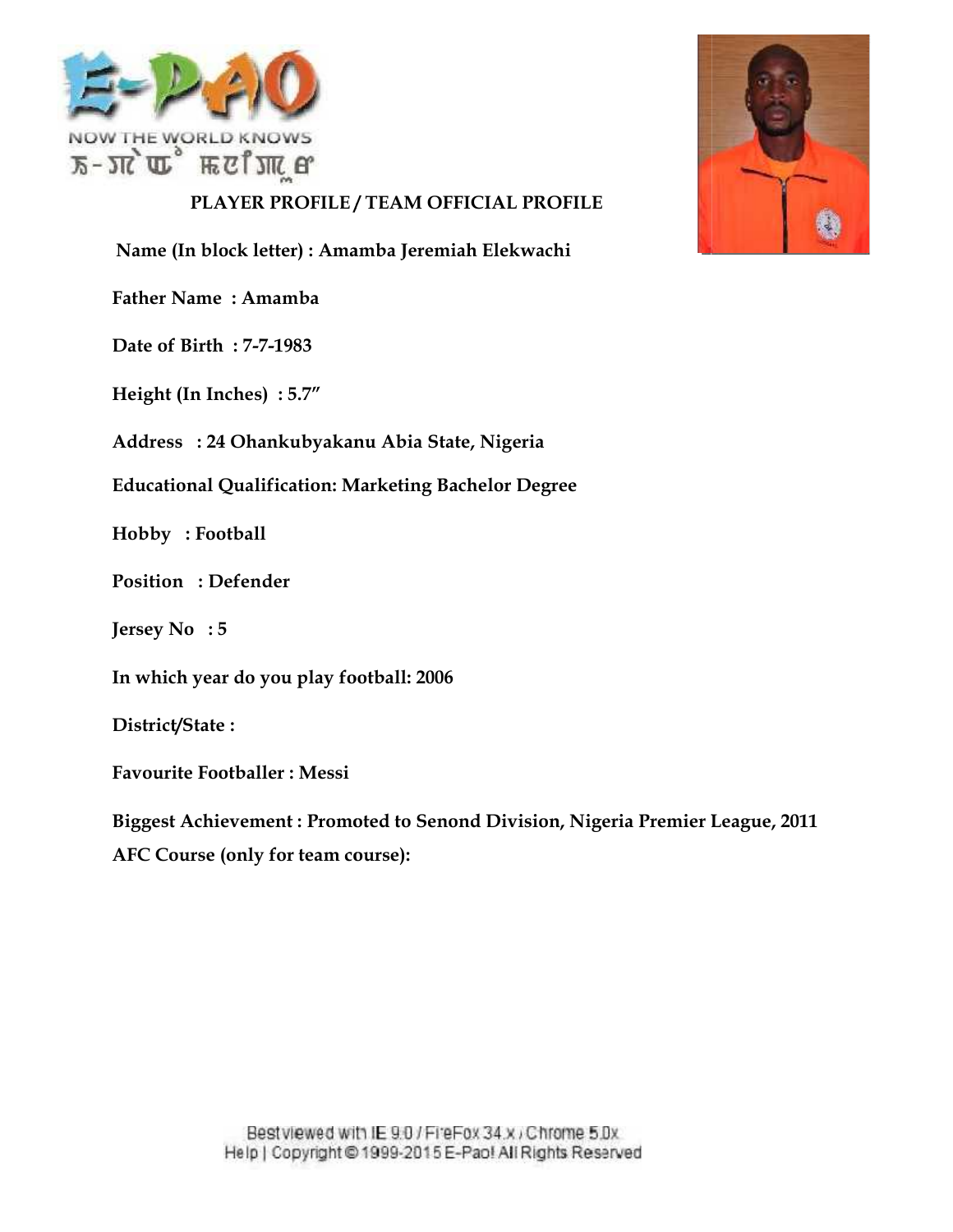



Name (In block letter) : Thounaojam Abomcha Singh<br>Father Name : Th Mangi Singh<br>Date of Birth : 01-01-1996 **Foothballer: Foothballer: Foothballer: Foothballer: Goal keeper: Footballer: Footballer: <b>Coal keeper**<br>|Footballer: **Footballer: Footballer: Footballer: 8.**<br>|Footballer: **Footballer: 8.**<br>

**Father Name : Th Mangi Singh**

**Date of Birth : 01-01-1996**

 $\textbf{Height (In Inches)}:5'11''$ 

**Address : Game Village II**

**Educational Qualification: X Qualification:**

**Hobby : Footballer**

**Position : Goal keeper**

**Jersey No : 22**

**In which year do you play football: 2010**

**District/State : Imphal West Manipur**

**Favourite Footballer : Neur Goal Keeper Germany**

**Biggest Achievement : Shillong League 2014**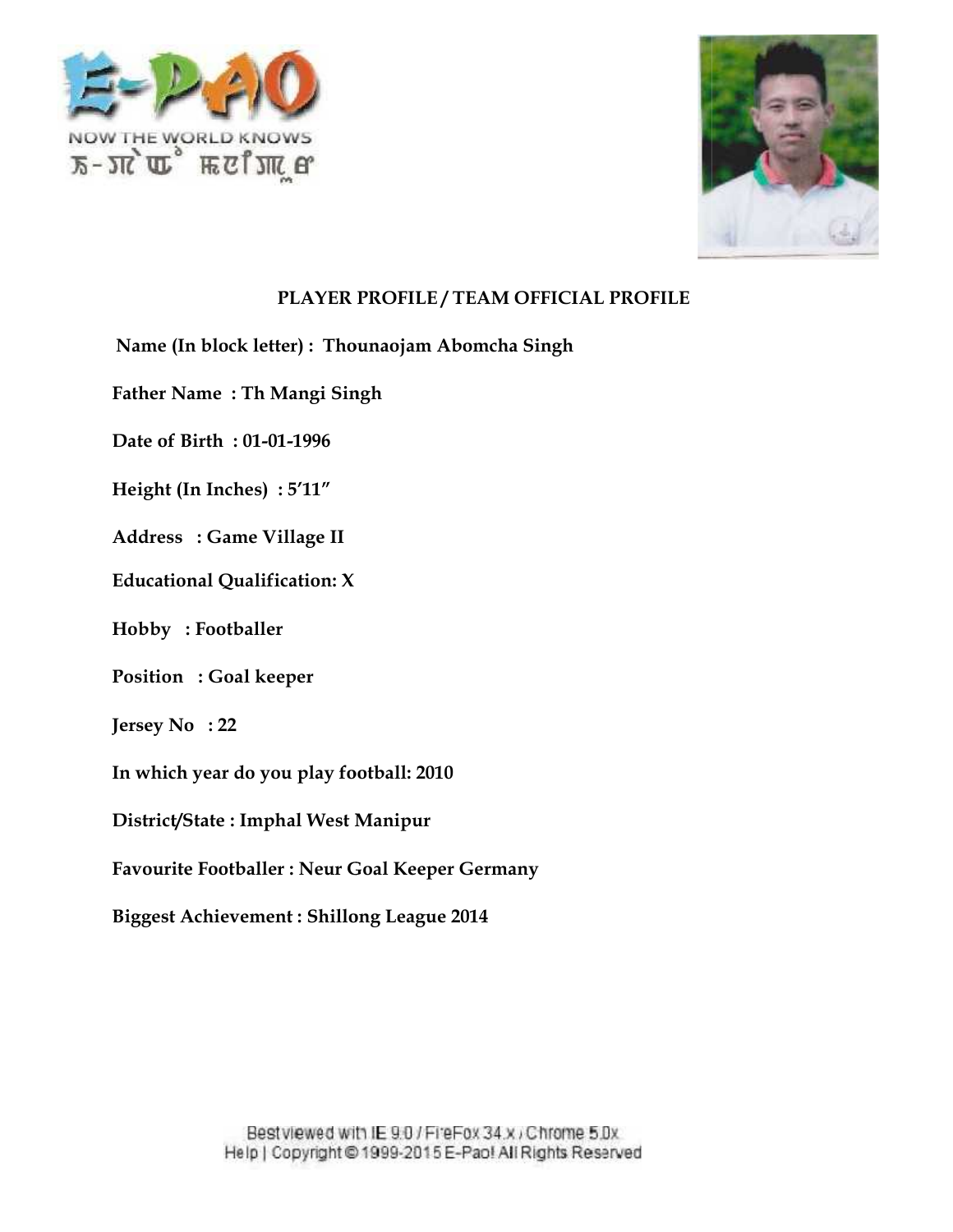



Name (In block letter) : Khumbongmayum Deben Singh<br>Father Name : Kh. Yaima Singh<br>Date of Birth : 05-03-1995

**Father Name : Kh. Yaima Singh**

**Date of Birth : 05-03-1995**

**Height (In Inches) : 5.10"**

**Address : Laipham Khunou Mamang Leikai** (In Inches) : 5.10″<br>s : Laipham Khunou Mamang Leikai<br>onal Qualification: X passed

**Educational Qualification: X passed**

**Hobby :W atching Movies**

**Position : Goal Keeper**

**Jersey No : 21**

**In which year do you play football: 1999**

**District/State : Manipur (Imphal East)**

**Favourite Footballer : Iker Cassilas (Goal Keeper) Spain**

**Biggest Achievement : Winner CC Meet (2010) NEROCA** block letter) : Khumbongmayum<br>me : Kh. Yaima Singh<br>rth : 05-03-1995<br>Inches) : 5.10"<br>: Laipham Khunou Mamang Leik.<br>al Qualification: X passed<br>V atching Movies<br>: Goal Keeper<br>: 21<br>21<br>pear do you play football: 1999<br>ate : Mani

**AFC Course (only for team course):**